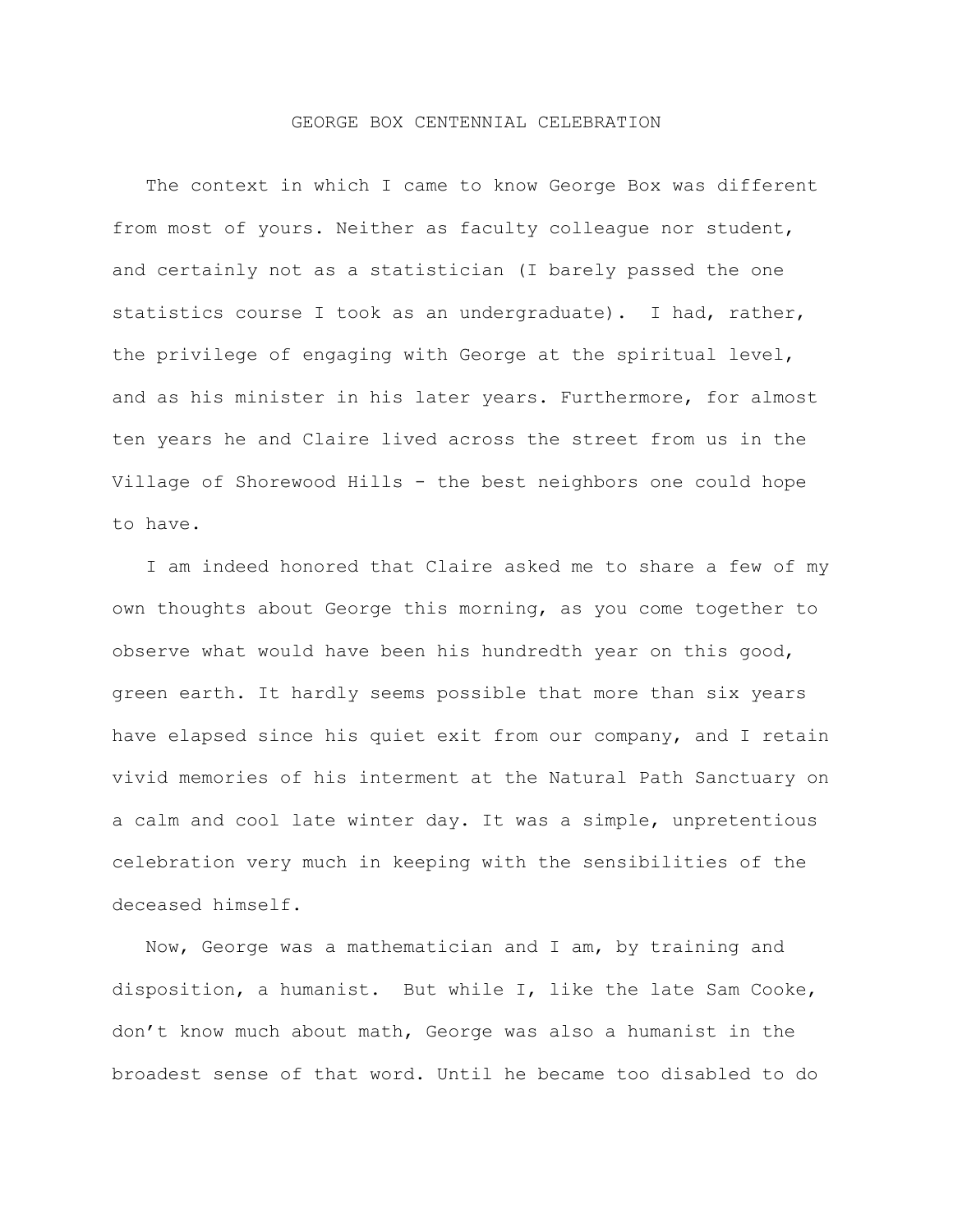so, George attended services regularly at the First Unitarian Society, and I came to admire him as a man of wide-ranging interests and informed insight. George could offer a judiciously expressed opinion on practically any topic.

 From an epistemological standpoint, humanists are folks who place primary emphasis on the powers of human reason and the rational pursuit of truth. And George Box was nothing if not rational. But I also knew him as a man of deep and fine sensitivities, of tender emotions, and of openness to other ways of knowing. George was admirably irenic and non-doctrinaire, although he could be outspoken on matters of social and political justice. Indeed, he chafed at the hardness of heart exhibited by too many contemporary politicians.

 On the whole, though, the George Box I knew was both a gentleman and a gentle man - gracious, inviting, self-effacing, accessible. He was no ivory tower intellectual and had a knack for putting people at ease. With his lack of affectation and an ability to leaven any conversation - no matter how serious with a wry observation, it was easy to be charmed by George.

 Despite his professional stature, George was remarkably down-to-earth. I never heard him toot his own horn or try to impress me with tales of his academic triumphs. He understood that the world is so much bigger and more interesting than George Box, or any one of us. And, as Claire herself has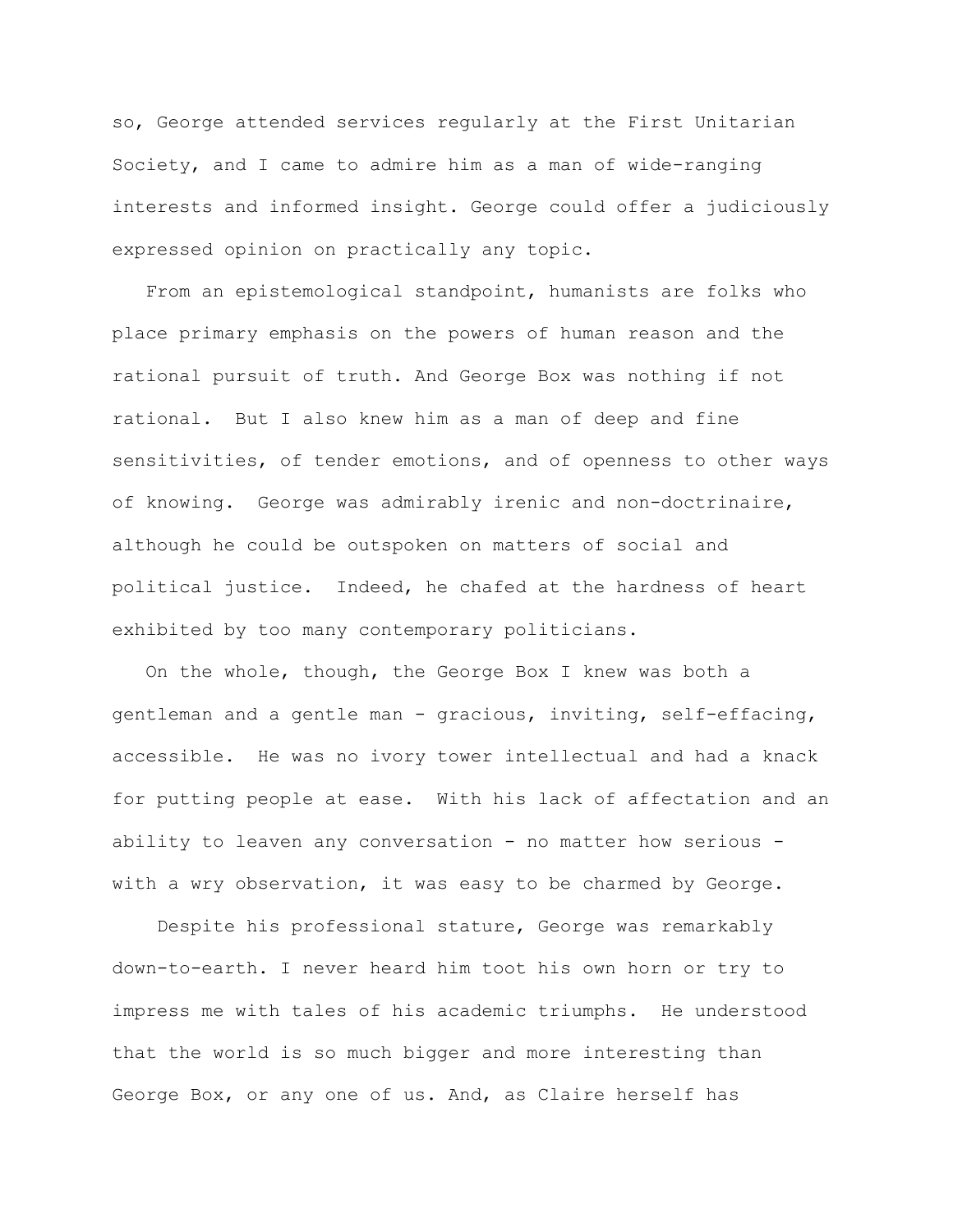suggested, her husband was sufficiently aware of his own limitations to take himself lightly. Perhaps that quality, in addition to his statistical brilliance, is why so many students continued to seek him out long after his formal teaching career had ended.

 I only knew George as an older man. He was already past seventy when I became aware of him at the First Unitarian Society. I knew nothing of his amazing life's journey until Claire filled in the blanks by gifting me with a copy of George's autobiography, "An Accidental Statistician." But as an elder, George made quite an impression on me as a model of graceful aging. Over the years I would watch as he and Claire set out on their daily stroll. Eventually, he transitioned to a walker, their sojourns became shorter, and then they stopped altogether.

 But George never failed to smile when he saw Trina or me and he always seemed appreciative of the assistance Claire and others gave him. If he did not embrace his infirmities, he did seem to accept them patiently and as inevitable. In the end and despite any lingering regrets, George felt appreciation for the life he'd led, and was grateful to all those who helped make that life possible. Would that each of us could say the same.

 At his memorial, I read a selection from the Irish poet John O'Donohue and I'd like to close with another that struck me as